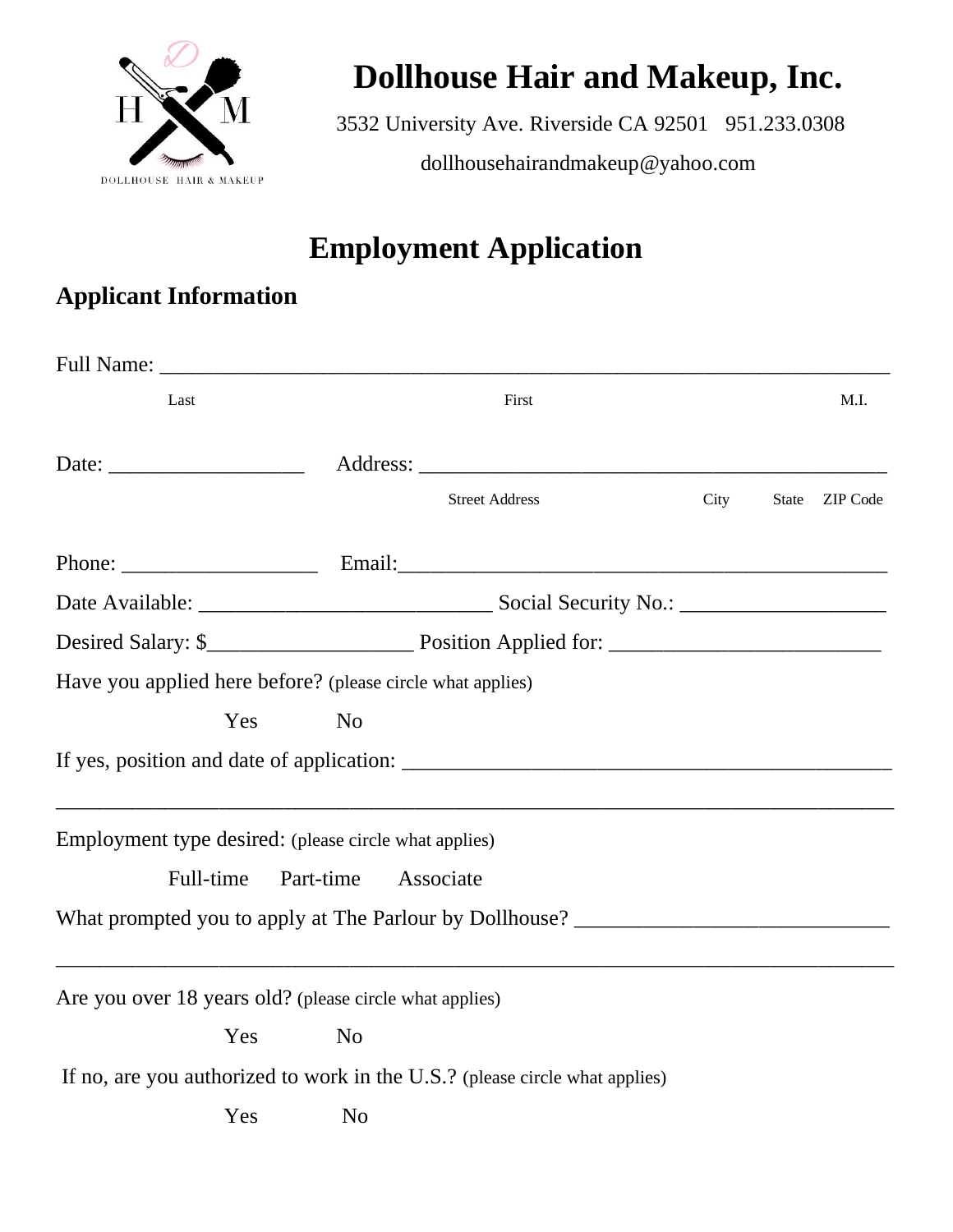| applies)                                     | Yes |             | N <sub>o</sub> | If hired, can you submit verification of your right to work in the United States? (please circle what                                                                                                                                                                                      |            |                |
|----------------------------------------------|-----|-------------|----------------|--------------------------------------------------------------------------------------------------------------------------------------------------------------------------------------------------------------------------------------------------------------------------------------------|------------|----------------|
|                                              |     |             |                |                                                                                                                                                                                                                                                                                            |            |                |
| be considered.) (please circle what applies) |     |             |                | Have you ever been convicted of a felony for which the record has not been judicially ordered<br>sealed, expunged, or eradicated? (Applicants will not be denied employment solely on the<br>grounds of a conviction. The nature and date of the offense and surrounding circumstances may |            |                |
|                                              | Yes | $N_{\rm O}$ |                |                                                                                                                                                                                                                                                                                            |            |                |
|                                              |     |             |                |                                                                                                                                                                                                                                                                                            |            |                |
| <b>Qualifications</b>                        |     |             |                |                                                                                                                                                                                                                                                                                            |            |                |
|                                              |     |             |                |                                                                                                                                                                                                                                                                                            |            |                |
|                                              |     |             |                |                                                                                                                                                                                                                                                                                            |            |                |
|                                              |     |             |                | ,我们也不能会在这里,我们的人们就会不能会在这里,我们也不能会不能会不能会不能会不能会不能会不能会。""我们的人们,我们也不能会不能会不能会不能会不能会不能会不                                                                                                                                                                                                           |            |                |
| <b>Education</b>                             |     |             |                |                                                                                                                                                                                                                                                                                            |            |                |
|                                              |     |             |                |                                                                                                                                                                                                                                                                                            |            |                |
|                                              |     |             |                |                                                                                                                                                                                                                                                                                            |            | N <sub>O</sub> |
|                                              |     |             |                |                                                                                                                                                                                                                                                                                            |            |                |
|                                              |     |             |                |                                                                                                                                                                                                                                                                                            |            |                |
|                                              |     |             |                |                                                                                                                                                                                                                                                                                            |            | N <sub>O</sub> |
|                                              |     |             |                |                                                                                                                                                                                                                                                                                            |            |                |
|                                              |     |             |                |                                                                                                                                                                                                                                                                                            |            |                |
|                                              |     |             |                |                                                                                                                                                                                                                                                                                            | <b>YES</b> | N <sub>O</sub> |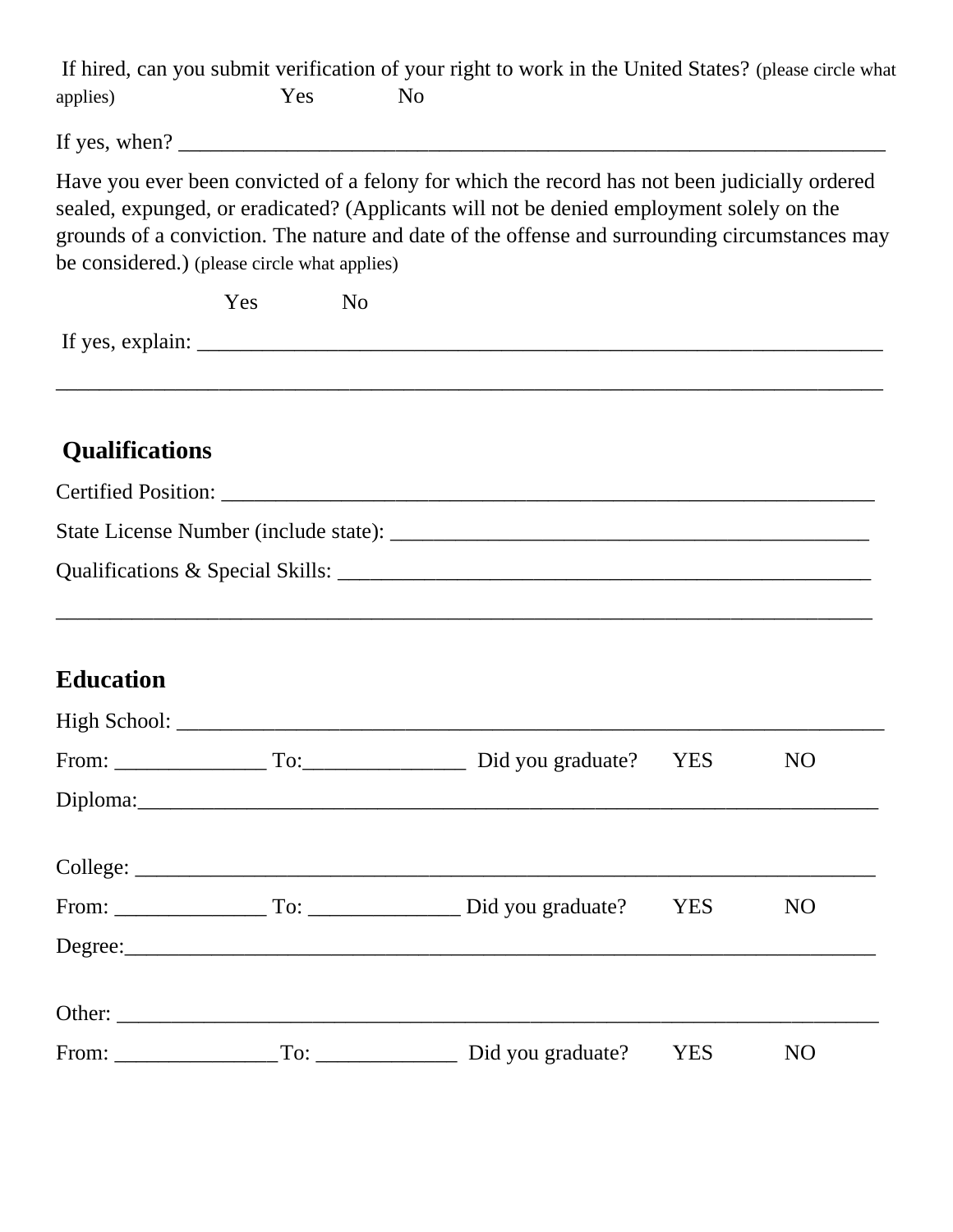## **References**

Please list three professional references.

| <b>Previous Employment</b>   |                                                                                       |
|------------------------------|---------------------------------------------------------------------------------------|
|                              |                                                                                       |
|                              |                                                                                       |
|                              |                                                                                       |
|                              |                                                                                       |
|                              | May we contact your previous supervisor for a reference? (please circle what applies) |
| <b>YES</b><br><b>NO</b>      |                                                                                       |
|                              |                                                                                       |
|                              |                                                                                       |
|                              |                                                                                       |
|                              |                                                                                       |
|                              | May we contact your previous supervisor for a reference? (please circle what applies) |
| <b>YES</b><br>N <sub>O</sub> |                                                                                       |